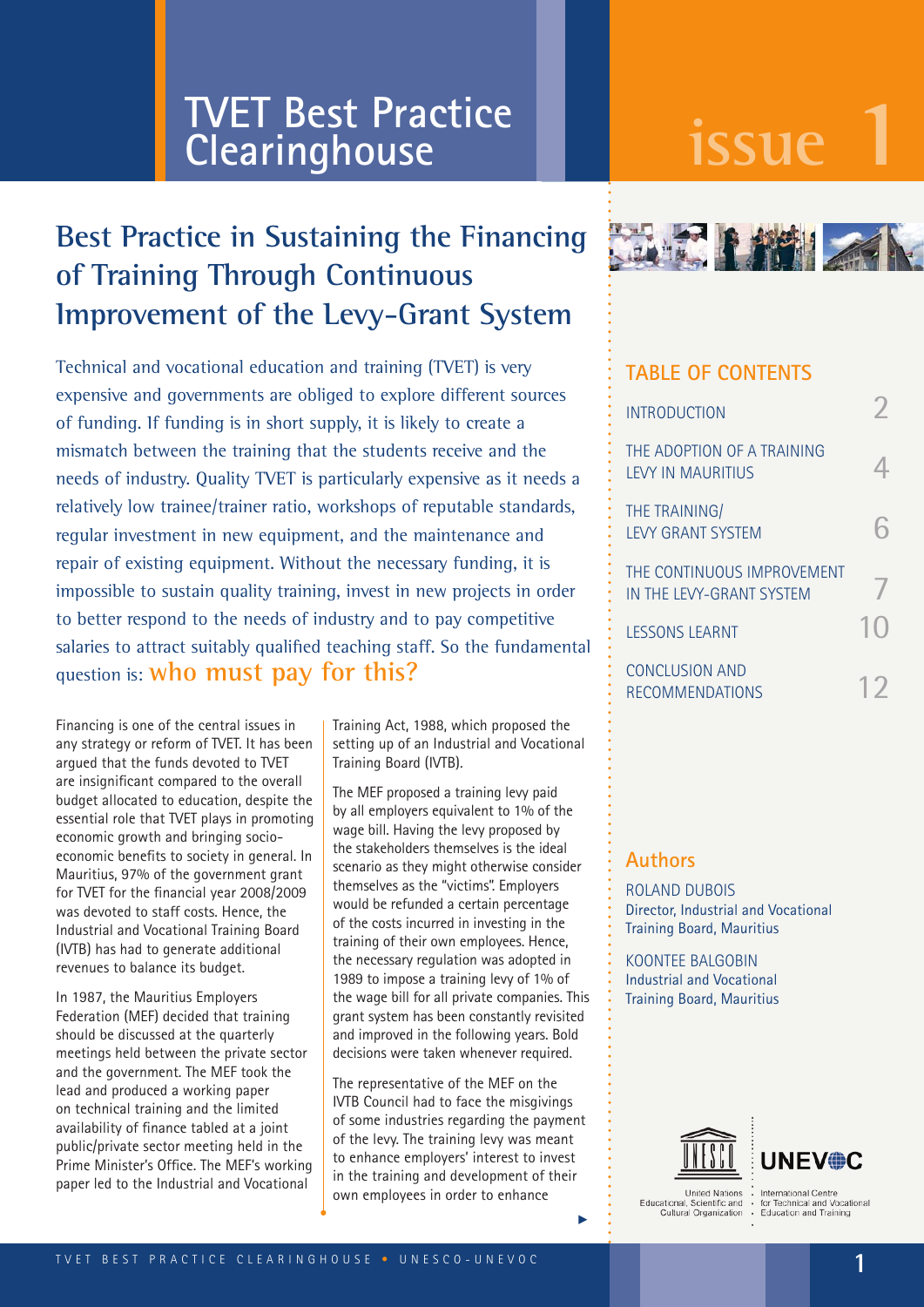## **Acknowledgements**

We would like to place on record our thanks and gratitude to the following persons:

**Efison Munjanganja**, Officer in Charge at UNESCO-UNEVOC, who initiated the project;

#### **Chris Chinien**,

Workforce Development Consulting, Montreal, Canada, a friend who has always been of assistance whenever required.

#### u

productivity. Linking the levy and a grant refund together and advocating that it would be better for the companies to make the initial payment encouraged the private sector to propose training programmes for their employees and claim for refunds. The fact that the employers were paying the levy encouraged them to become interested in the outcomes and even the few enterprises that initially opposed the levy eventually became its greatest users. Some cases of abuse were noted as some training institutions now saw training as a lucrative business.

It was decided that the levy was to be paid monthly to the Contributions Section of the Ministry of Social Security, National Solidarity and Reform Institutions. The levy would then be remitted to the IVTB after a deduction of 4% administrative commission.

Various factors have contributed to the success of the Mauritian training levygrant system, including its ownership by the private sector, the method of collecting income, and the constant monitoring and reviewing of its implementation. This close partnership between the government and the private sector was reinforced through the creation of the Council of the IVTB, where there is parity between public and private membership.

Over the last twenty years, the levy-grant system has made a crucial contribution to the training arena in Mauritius, having made it possible for more than 50% of the Mauritian labour force to benefit from some form of training.

#### **Introduction**

Technical and vocational education is used as a comprehensive term referring to those aspects of the educational process involving, in addition to general education, the study of technologies and related sciences, and the acquisition of practical skills, attitudes, understanding and knowledge relating to occupations in various sectors of economic and social life (UNESCO, 2001).

Financing is one of the central issues in any technical and vocational education and training (TVET) strategy or reform being discussed and implemented in any country, and appears on the agenda of any regional/international workshop/conference on TVET. It has been argued that the funds devoted to TVET are insignificant compared to the overall budget allocated to education by various governments, despite the fact that TVET plays an essential role in promoting economic growth and the socio-economic development of countries and has benefits for individuals, their families, local communities and society in general. However, quality TVET is very expensive as it needs workshops of reputable standards and also requires regular investment in new equipment, as well as the maintenance and repair of existing equipment. This demands heavy financial and recurrent capital to respond effectively to the needs of the existing labour market and to the ever-increasing use of technology by industry.

On the other hand, human resources with industrial experience are expensive since the training centres seeking to recruit new staff must compete with private industry that has a better capacity to pay these experienced professionals. It must also be emphasized that quality TVET delivery warrants a relatively low trainee/trainer ratio, since high enrolments in intensive practical programmes would compromise the quality of learning outcomes, thereby increasing unit cost.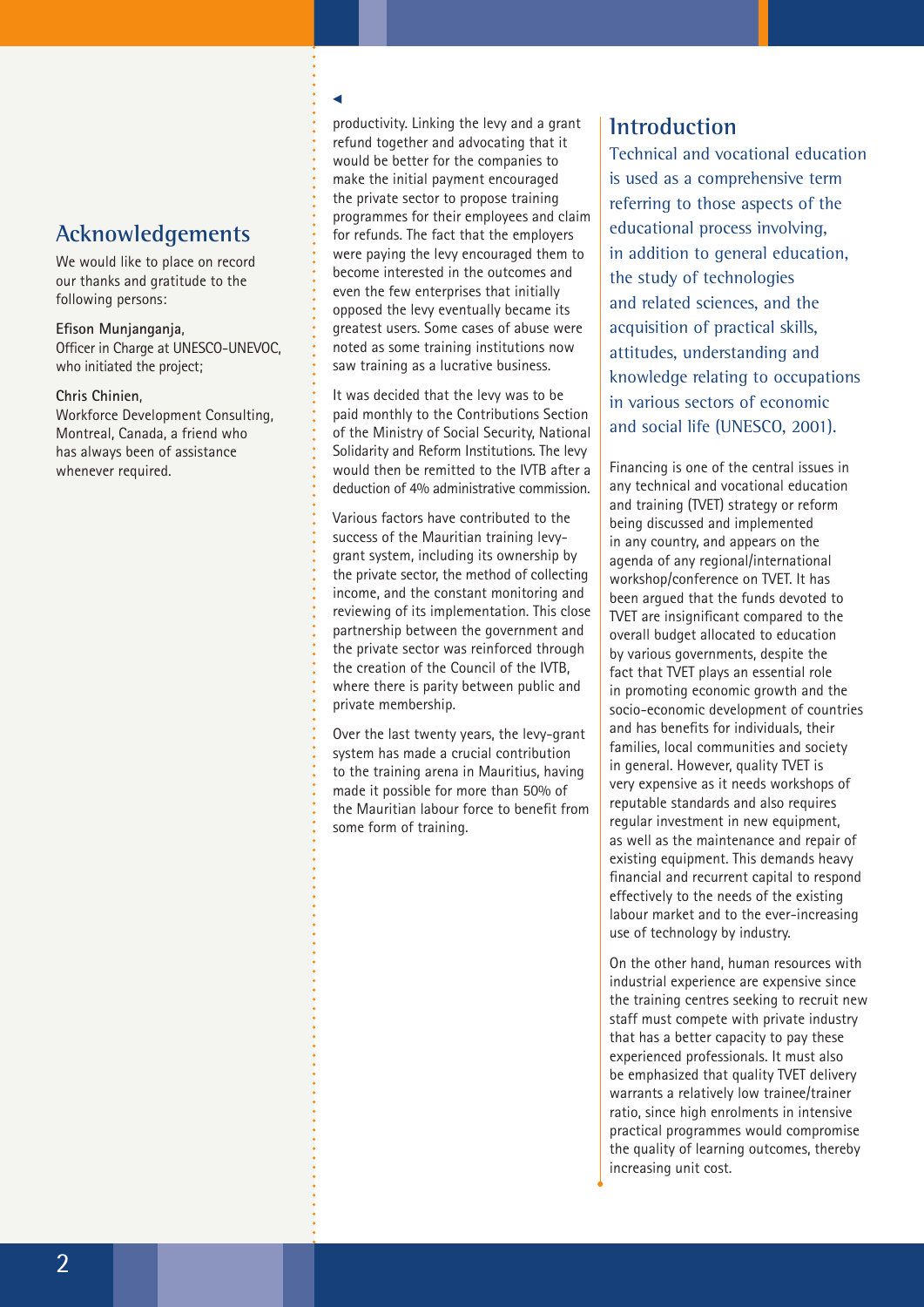Only a few governments in Africa and Asia are able to finance TVET at a level that can support quality training. Ethiopia spends only 0.5% of its education and training budget on TVET, while Ghana spends only about 1%. In Sub-Saharan Africa, government investment in TVET is on average between 2 and 6% of the total educational budget. Mali and Gabon spend a relatively higher percentage of the budget on TVET with 10% and 12.7% respectively. Nevertheless, in many countries the grant that the government provides is barely sufficient to pay the salaries of training centre staff, leaving an underfinanced TVET system with practically no funds at all for capital investment and sustained TVET development (Verspoor & Bergman, 2008). In Mauritius, for example, 97% of the grant received from the government for the financial year 2008/2009 was devoted to staff costs. Hence, the Industrial and Vocational Training Board (IVTB) had to generate additional revenues to balance its budget.

Yet, without the necessary funding, it is impossible to sustain quality training and invest in new projects in order to better respond to the needs of industry. This situation is likely to result in creating a mismatch between the training the students receive and the needs of industry. So the fundamental question is: who must pay for training? Is there a single model for funding that can be applied in all countries? The answer is no. There must be a blend of government funding, employer funding, fund-raising, revenue generation, etc., depending upon the different types of training offered. Financial schemes or other forms of assistance vary from country to country (UNESCO-UIS & OECD, 2002).

In Mauritius, a training levy of 1% on basic wage bills in private-sector companies was introduced in the early 1990s to complement the government's financial contribution to the IVTB according to an agreed-upon formula. It was followed by a levy-grant system initiated one year later wherein employers were refunded a certain percentage of the costs incurred in investing in the training of their own employees. This grant system has been constantly revisited and improved to better

respond to the needs of industry and the vision of the Mauritian government. The public/private partnership (PPP) was instrumental in the review decisions and implementation, as well as in the success of the Mauritian levy-grant system.<sup>1</sup>

In Tanzania and Malawi, a proposed 2% TVET levy on the total annual wage bill of companies was a source of problems when it was first introduced. The private sector viewed the levy as simply another form of tax. In Malawi, the levy had to be reduced to 1% of the total annual wage bill due to private-sector resistance. In South Africa, it represented 0.55% of total remuneration between 1 April 2000 and 31 March 2001, and 1% from then onwards. In Zimbabwe, it is 1% for all employers with a wage bill of Z\$2000 value per month (Durango, 2002). However, in Malawi, through Information Education and Communication (IEC) campaigns, the number of private companies paying the levy voluntarily is increasing every year as is the total levy. The private sector in general now understands the need to have a fund that is used for training the national workforce.

Despite the fact that, in one way or another, TVET has been very closely correlated with the economic development of Mauritius, serious development in Mauritius did not begin to take place until the creation of the IVTB and the introduction of the training levy, leading to sophisticated financial incentives for the private sector. The levy-grant system has been a success story in Mauritius as, without it, the training of over 50% of the Mauritian labour force would not have been possible and the IVTB, which is considered a model in this part of the world, would not have been able to reach its present high level of development.

Various factors have contributed to the success of the Mauritian training levygrant system, including its ownership by the private sector, the method of collecting income, and the constant monitoring and reviewing of its implementation. This paper attempts to present as a "best practice" the continuous improvement of the training levy-grant system in Mauritius.

### **List of Abbreviations**

| <b>BPO</b>      | <b>Business Process</b><br>Outsourcing                                                |
|-----------------|---------------------------------------------------------------------------------------|
| CS <sub>O</sub> | Central Statistic Office,<br><b>Mauritius</b>                                         |
| <b>CTO</b>      | Central Training Office                                                               |
| F/Y             | <b>Financial Year</b>                                                                 |
| <b>HRDC</b>     | Human Resource<br>Development Council                                                 |
| <b>ICT</b>      | Information and<br>communication technology                                           |
| <b>IEC</b>      | Information Education<br>and Communication                                            |
| <b>ITTC</b>     | <b>Industrial Trade</b><br><b>Training Centre</b>                                     |
| IVT             | Industrial and<br><b>Vocational Training</b>                                          |
| <b>IVTB</b>     | <b>Industrial and Vocational</b><br><b>Training Board</b>                             |
| <b>MEF</b>      | Mauritius<br><b>Employers Federation</b>                                              |
| <b>NTF</b>      | National Training Fund                                                                |
| <b>OIF</b>      | Organisation Internationale<br>de la Francophonie                                     |
| <b>PM</b>       | <b>Prime Minister</b>                                                                 |
| <b>PMO</b>      | Prime Minister's office                                                               |
| <b>PPP</b>      | Public Private Partnership                                                            |
| <b>TSMTF</b>    | <b>Technical School</b><br>Management Trust Fund                                      |
| tvet            | <b>Technical and Vocational</b><br><b>Education and Training</b>                      |
| <b>UN</b>       | <b>United Nations</b>                                                                 |
|                 | <b>UNESCO</b> United Nations<br>Educational, Scientific,<br>and Cultural Organization |

<sup>1</sup> Personal communications to the author by the Ex-Chairman and the Director of the

Mauritius Employers' Federation (MEF), R. Du Mee and A. Jeetun, November 2009.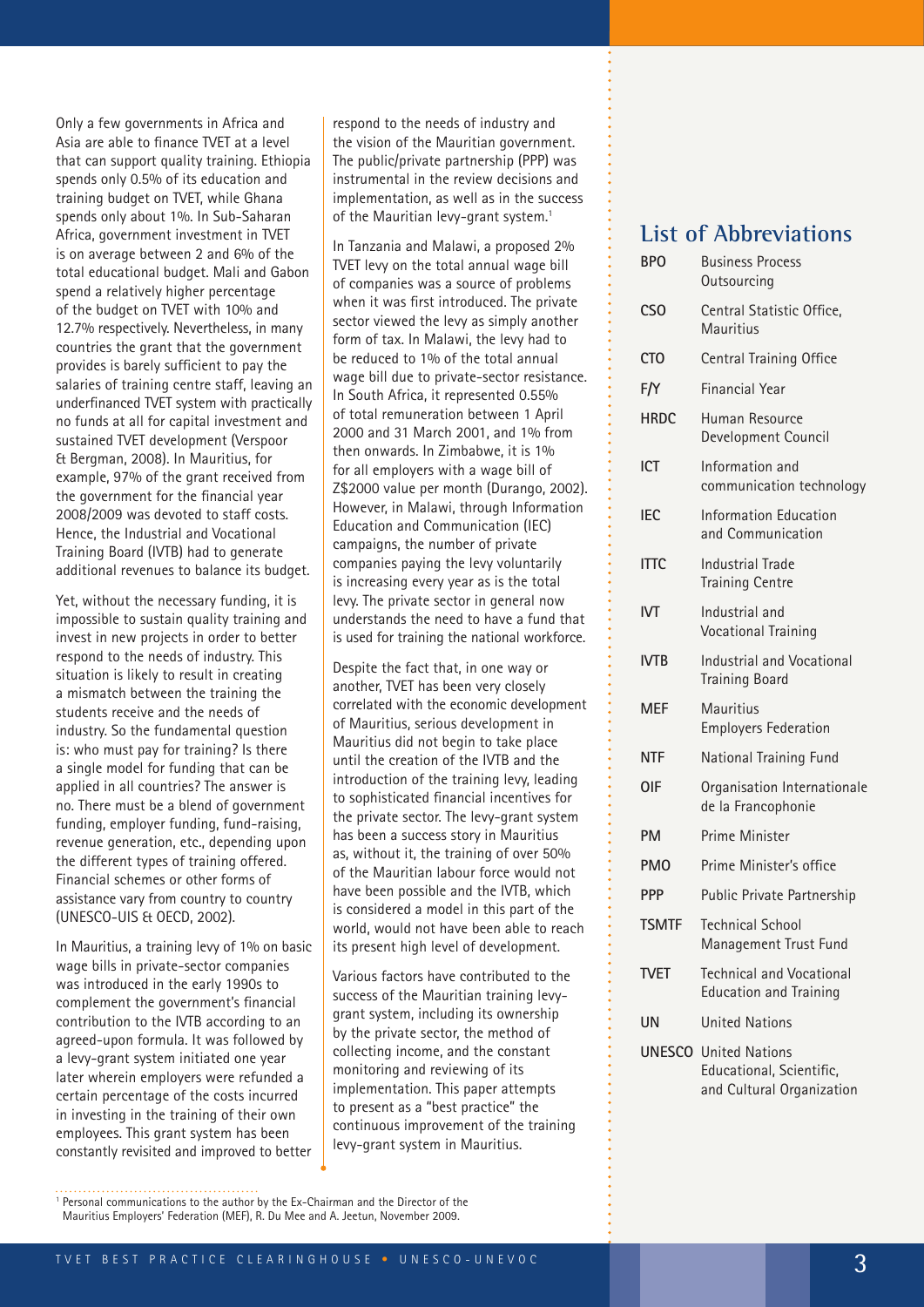### **The Adoption of a Training Levy in Mauritius**

Training is very expensive and governments cannot sustain the financing of quality training entirely on their own. Different possible sources of funding should be explored and appropriate decisions taken to adopt alternative sources to the satisfaction of all partners. The best alternative would be to have the proposal come from the main stakeholders and beneficiaries—the private sector.

#### The decision to adopt and impose the training levy in Mauritius

Training has a very long history in Mauritius dating back to the beginning of the twentieth century. Over the years, many attempts were made to introduce technical and agricultural training, but without success since public perception favoured traditional academic education. The first Industrial Trade Training Centre first saw the light in 1967 as a joint project between the International Labour Organization and the Government of Mauritius. Gradually over the years, a maritime training school was opened in 1970 followed by the first hotel and catering school in 1971. In 1982, the Lycée polytechnique of Flacq was launched with the financial assistance of the French Government. A Central Training Office (CTO) Act was approved in 1984 for training co-ordination in the private and public sectors, but the Act was never proclaimed for one reason or another.<sup>2</sup> Unfortunately, the training delivered was supply-driven, isolated from industries, insufficient and of poor quality. The result was a labour mismatch and a shortage of the skilled manpower that Mauritius really needed as it embarked on its emerging manufacturing phase—the second cycle of its economic development which focused on the textile sector and related industries.

Poaching of trained labour became rampant with companies recruiting labour already trained by the few competitors who believed and invested in training. This caused a great deal of ill-feelings. The Mauritius Employers Federation (MEF) decided that training should be discussed at the quarterly meetings held between the private sector and the government. The MEF took the lead and produced a working paper on technical

training tabled in 1987 at a joint public/ private sector meeting held in the Prime Minister's Office. Here, many issues were raised, including the limited availability of finance for training, and the proposal was tabled to set up a private/public sector joint committee with the objective of re-examining the entire problem of training in Mauritius and to come up with an implementation programme. The MEF's working paper led to the Industrial and Vocational Training (IVT) Act, 1988 (Government of Mauritius, 1988b), which proposed the setting up of an Industrial and Vocational Training Board (IVTB) and allowed the minister responsible for training to make regulations introducing a training levy. In fact, Section 14 of the IVT Act, "Imposition of Levy", states that (Government of Mauritius, 1989a, 1989b): "The Minister may, for the purpose of financing the activities of the Board, impose, after consultation with the Council, such levy on such category of employees as may be prescribed."

The Act itself was drawn up jointly by the public and private sectors and was presented by the then Prime Minister of Mauritius, Sir Aneerood Jugnauth. Jugnauth introduced the Act by saying: "What is equally significant is the unstinting support of private sector employers and businessmen at large. The support of the private sector is no empty promise. It is backed by financial terms and employers will contribute towards the setting up of a levy-grant system which will be backed up by contributions from the government" (Government of Mauritius, 1988a). This close partnership with the private sector was reinforced through the creation of the Council of the IVTB, where there is parity between public and private membership with a view to ensuring maximum co-operation between the government and the private sector. The IVT Act was adopted in April 1988.

From the very first Council meeting, it was again the representative of the MEF who proposed a contribution from all employers (a training levy) equivalent to 1% of the wage bill. The Council agreed to the proposal; a regulation was made to legislate the imposition of the levy in January 1989 and was amended in the following February. The regulation states:

- **1.** Every employer shall, in respect of every employee, other than a household worker, who is an insured person, pay a levy in accordance to paragraph (2)
- **2.** The levy shall be at the rate of one per centum of the employee's total basic wage or salary, excluding overtime, bonuses and allowances (Republic of Mauritius, 1989a, 1989b).

#### Acceptance of the levy by the private sector

No company would welcome the imposition of a training levy that was considered as an additional tax. But if the proposal came from the private sector itself and if it were accompanied by incentives that benefited companies contributing to the levy, it would certainly prove to be less difficult to have the training levy accepted by companies.3

In Mauritius, the representative of the MEF on the IVTB Council had to face the misgivings of some of the board members regarding the payment of the levy.4 However, according to this person, he managed to convince them by linking the levy and a grant refund together and advocating that it would be better for the companies to make the initial payment as this would encourage them to propose training programmes for their employees and claim for refunds thereafter. In his words, "it was not difficult to persuade employers and acceptance was almost general. Some of those expressing

<sup>&</sup>lt;sup>2</sup> Personal communication to the author by the former Chief Executive of the MEF, Mr Ricaud, November 2009.

<sup>&</sup>lt;sup>3</sup> Personal communication to the author by the ex-Chairman of the MEF, R. Du Mee, November 2009.

<sup>4</sup> Personal communication to the author by the former President of the MEF, Mr Ricaud, November 2009.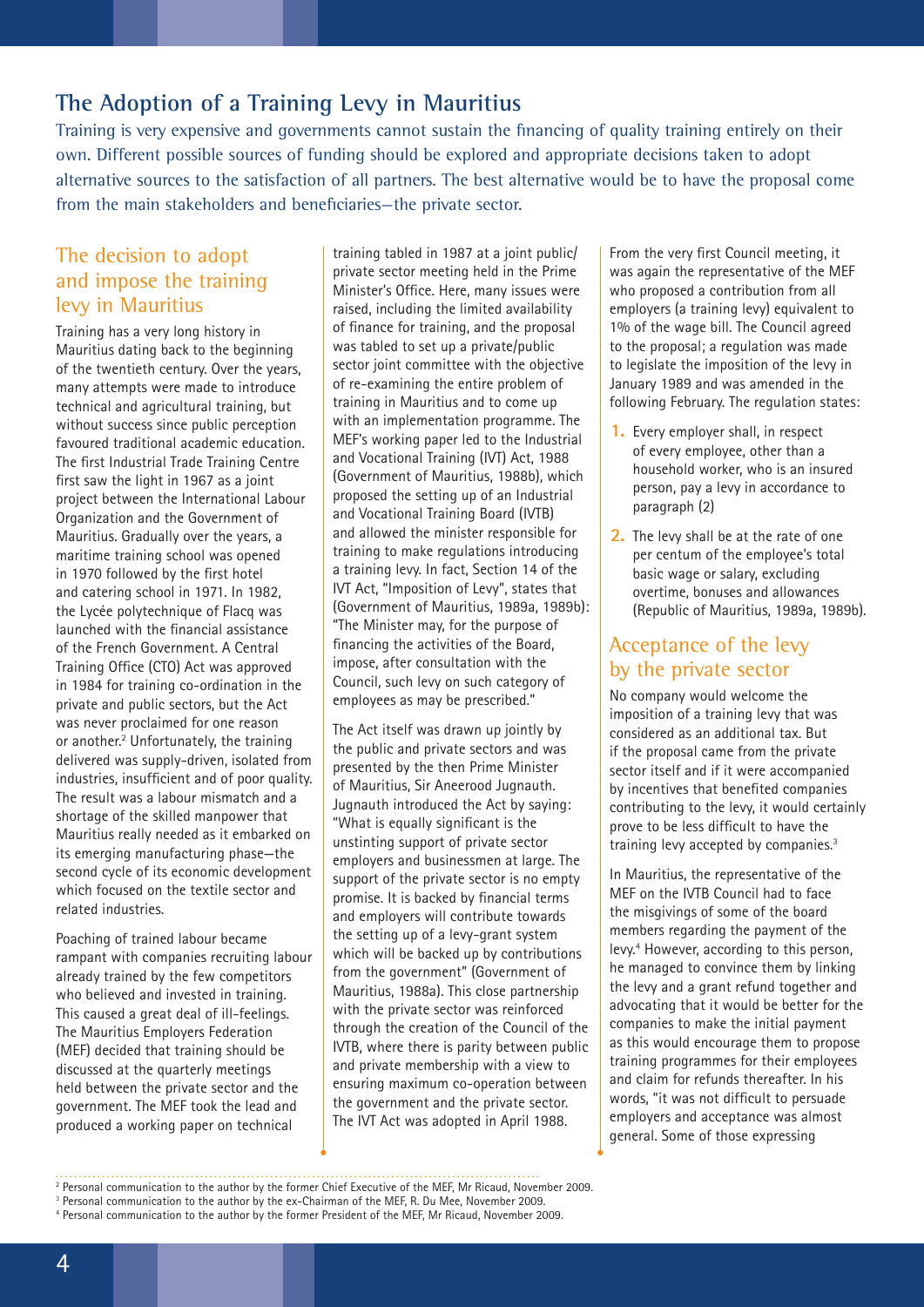| with the number of trainees benefiting |                |                     |                                                  |                |  |
|----------------------------------------|----------------|---------------------|--------------------------------------------------|----------------|--|
|                                        | Levy collected | <b>Grant refund</b> | <b>Grant refund</b><br>as % of levy<br>collected | No of trainees |  |
| 1988/89                                | 14.8           | 0.0                 | 0.0%                                             | $\overline{0}$ |  |
| 1989/90                                | 39.7           | 0.0                 | $0.0\%$                                          | $\overline{0}$ |  |
| 1990/91                                | 49.3           | 2.4                 | 4.9%                                             | 8,507          |  |
| 1991/92                                | 60.9           | 7.2                 | 11.8%                                            | 5,510          |  |
| 1992/93                                | 66.5           | 12.9                | 19.4%                                            | 6,020          |  |
| 1993/94                                | 71.6           | 14.0                | 19.6%                                            | 13,903         |  |
| 1994/95                                | 76.9           | 16.6                | 21.6%                                            | 15,006         |  |
| 1995/96                                | 89.3           | 18.8                | 21.1%                                            | 17,515         |  |
| 1996/97                                | 101.5          | 23.0                | 22.7%                                            | 12,525         |  |
| 1997/98                                | 108.2          | 35.3                | 32.6%                                            | 12,500         |  |
| 1998/99                                | 117.8          | 42.1                | 35.7%                                            | 18,001         |  |
| 1999/00                                | 133.0          | 108.7               | 81.7%                                            | 26,020         |  |
| 2000/01                                | 145.2          | 103.2               | 71.1%                                            | 30,182         |  |
| 2001/02                                | 155.9          | 90.6                | 58.1%                                            | 25,506         |  |
| 2002/03                                | 160.5          | 103.5               | 64.5%                                            | 31,424         |  |
| 2003/04                                | 186.3          | 201.3               | 108.1%                                           | 52,700         |  |
| 2004/05                                | 193.1          | 92.9                | 48.1%                                            | 26,217         |  |
| 2005/06                                | 211.6          | 125.0               | 59.1%                                            | 40,740         |  |
| 2006/07                                | 232.9          | 159.0               | 68.3%                                            | 44,855         |  |
| <b>Total</b>                           | 2,215          | 1,157               |                                                  | 387,131        |  |

**TABLE 1: The levy collected and grants refunded over the years together** 

scepticism at the beginning, considering that their employees did not need training, finally became the champions of training for their employees." It is interesting to note that it was the MEF that convinced its members to contribute 1% of their employees' wage bill as a training levy, and in return benefit from a refund of the costs incurred in relevant training of their employees through a scheme to be set up.<sup>5</sup>

Hence, the necessary regulation was adopted in 1989 to impose a training levy of 1% of the wage bill for all private companies except charitable companies (Government of Mauritius, 1989b). During the first financial year, between July 1988 and June 1989, 14.8 millions of Mauritian rupees (Rs14.8m) were collected through the levy, followed by Rs39m in the financial year 1989/1990 and Rs49.3m in 1990/1991. It is evident that the

levy collected over the years increased alongside the number of people employed in the private sector and their salaries (see Table 1).

#### Collection of the training levy

A crucial decision that would have an impact on the success of the levy was certainly the method of collection. It threatened to be a major administrative hassle and there was also the possibility that firms would find ways to avoid paying the levy. To overcome these difficulties, it was considered advisable to make use of an existing system that had proved itself.

In Mauritius, this matter was also addressed in the regulation. It was decided that the levy was to be paid monthly to the Contributions Section of the Ministry of Social Security, National Solidarity and Reform Institutions.

The levy would then be remitted to the IVTB at such intervals and subject to terms and conditions as agreed upon between the ministry and the IVTB. The decision to use the existing system of the Ministry of Social Security, where all employers must pay a social contribution for their employees, was a wise one. Instead of collecting 6% of the wage bill of each employee as a contribution towards the pension fund from the employer, the ministry now started to collect 7% of the wage bill. At the end of every month, the contribution was transferred to the IVTB after a deduction of 4% commission on the total contribution (Government of Mauritius, 1989b, 1990).

#### The uniqueness of the Mauritian levy system

Having the levy proposed by the stakeholders themselves is the ideal scenario as they might otherwise consider themselves as the "victims". Hence, there should be a catalyst somewhere that encourages the private sector to come forward with the training levy where appropriate.<sup>6</sup>

The fact that it was the Mauritius Employers' Federation that proposed the imposition of the training levy upon its own members made it unique in its approach. On the contrary, examples from other countries involve the imposition of training or apprenticeship levies by their respective governments. As explained by the then Chairman of the MEF, there was no real resistance to the levy by the members of their board. Even the few enterprises that initially opposed the levy eventually became its greatest users. As an example, the sugar sector representatives that resented the imposition of the levy initially argued that their industry did not need employee training. Some years later, they realized that training was the missing link to increase productivity and competitiveness. They even came up with the Robert Antoine Sugar Industry Training Centre, specialized in training of all categories of employees in the sugar sector, which is now the regional training centre, providing training to people from some forty countries, including Mauritius.7

<sup>&</sup>lt;sup>5</sup> Personal communication to the author by the Ex-Chairman of the MEF, R. Du Mee, November 2009. 6 Personal communication to the author by the Ex-Chairman of the Mauritius Employers' Federation, R. Du Mee, November 2009.

<sup>7</sup> Personal communication to the author by the Director of the Regional Training Centre, L. Marnet, November 2009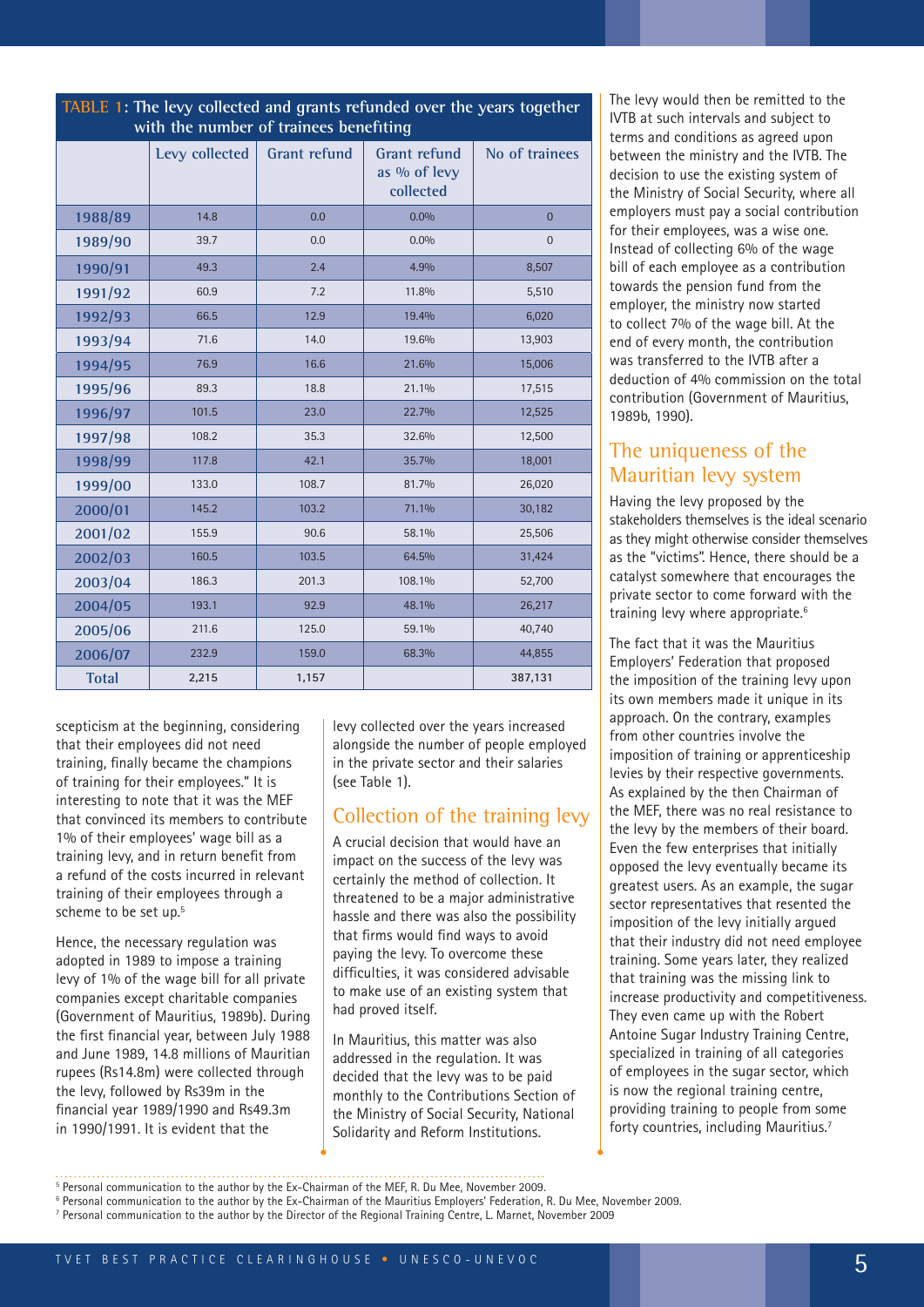## **The Training/Levy-Grant System**

#### A refund to employers investing in training

The best way to convince the employers to believe in and pay for the training levy was through the transparent management of levy utilization. A grant scheme where refund of costs incurred in training is made to those employers who invest in the training of their employees, a system designed and managed with the private sector, was an absolute necessity.

In Mauritius, the training levy was meant to enhance employers' interest to invest in the training and development of their own employees in order to enhance productivity. Various schemes were designed together with the representatives of the MEF in an attempt to entice the employers to invest in training, namely (Government of Mauritius, 1989a, 1990, 1991a, 1991b): employers were eligible for a grant refund of up of 75% of the training expenses;

The grant included IVTB reimbursement and/or a tax rebate of 200% on training expenses. The upper grant refund limit was set at twice the annual levy contribution of the employer applicable on training expenses exceeding Rs100,000.

Employers paying the levy then became eligible for different types of refund, according to the above-mentioned schemes that were developed by the IVTB. The grant refund ceiling of 75% was a combination of the corporate tax rate of the company together with the percentage refund by the IVTB. Thus, for a company paying a corporate tax of 35%, the maximum percentage refund it would get from the levy-grant system was 40% of the costs incurred in the training of its employees.

The first grant refund of Rs2.4m was made in the 1990/1991 financial year. The impact was barely noticeable as this refund represented only 5% of the levy contribution already paid by the companies. However, following this lukewarm start, the number of grant applications submitted by companies started to accelerate and the percentage of refund progressed reaching 12% of the levy paid in the following financial

year. By 1995/1996 the number of grant applications submitted and the grant refund to employers reached 2,594 and 21% of the levy paid respectively and the number of employees who benefitted from training rose to some 17,500.

#### Financing of the IVTB

In a good spirit of public/private partnership, it is important that the private sector is party to any decision that is made with respect to the utilization of the training levy funds. It might be argued that once the levy has been paid by the companies, it became the property of the government or the authority collecting it.

This was the case with Mauritius where, upon the recommendation of the IVTB Council with the full participation of the private sector, the government approved in July 1991 that the financing of the IVTB, including the Siemens Training Programme, be apportioned as shown in Table 2 through the levy system:

#### **TABLE 2: Distribution of government and private income between capital and recurrent expenditure for the IVTB**

|                       | Capital<br>expenditure | Recurrent<br>expenditure |
|-----------------------|------------------------|--------------------------|
| Government<br>(grant) | 85%                    | 50%                      |
| Government<br>(levy)  | 15%                    | 50%                      |

This formula ensured that the IVTB had sufficient funding for its various activities. As mentioned above, it is the levy that has enabled the IVTB to invest in many large TVET projects, such as the School of Electronics, or in different domains like jewellery, printing and design, amongst others. Yet, the private sector was not making full use of the levy-grant system to train its employees. One could be tempted to say that the system was not efficient. However, this interpretation overlooks the fact that the rest of the available funding were being invested in IVTB training facilities used to train trainees for employment in the private

sector. Again, it must be emphasized that the private sector was party to all of these decisions.

Another positive consequence of the existence of the levy is that it helped the IVTB to secure loans:

- **>** The World Bank provided further investment in various training centres that needed capacity-building; and
- **>** the Agence française de développement invested in the IVTB Hotel School in order to bring it up to international standards. A new Hotel School was constructed, including technical assistance from the best French schools.

The levy was seen to be a sustainable source of funds for the IVTB and it served as a warranty for the secured loans. However, the above formula was discontinued in 1996 and the government decided to grant the IVTB a fixed sum for the next four consecutive financial years. The result was a declining share of the government's grant contribution to the IVTB from 1996 to 2000, leaving the IVTB's budget to be increasingly funded from the levy. However, subsequently, the government decided to increase the IVTB grant again, but it was still not sufficient and the remaining balance still had to be financed from the levy.

The fact that the employers were paying the levy encouraged them to become interested in the outcomes. As a result, they became very involved at all levels of the IVTB, from policy decisions at the Council level to the delivery of training at the operational level. The amount of funding for training increased substantially, investment in infrastructure and state-of-the-art equipment became a reality and the training delivered by the IVTB became demand-driven and satisfied the labour market. However, in November 2003, the Human Resource Development Council (HRDC) was set up, inter alia, to convert the economic objectives of the government into training objectives and to undertake sectoral training needs analysis. Under the same HRDC Act, a National Training Fund was set up under the HRDC to take over the management of the training levy from the IVTB (Republic of Mauritius, 2003a).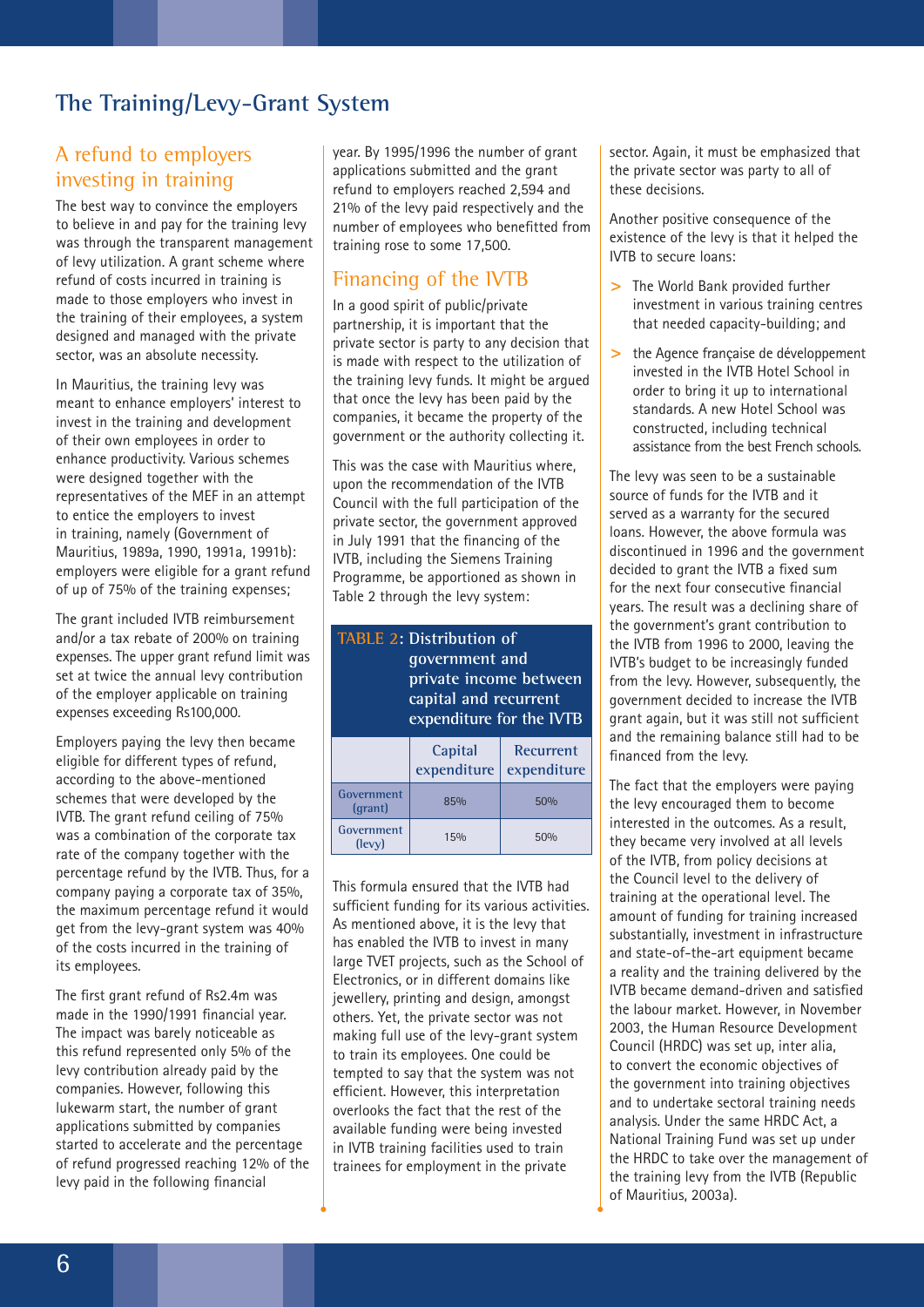#### **Continuous Improvement in the Levy-Grant System**

A training levy-grant system must be dynamic and continuously monitored and managed by a joint public and private sector committee. Essential action should be taken to ensure its continuous efficient and effective impact.



Students of the École hôtelière Sir Gaëtan Duval

While the IVTB was managing the levy-grant system, the whole process was continuously monitored by a subcommittee comprising the director and staff of the IVTB and the director and members of the MEF. This group met regularly to monitor the progress of the levy-grant scheme and reported to the monthly Council meeting for the necessary decisions. As a result, the system experienced a continuous series of revisions aimed at making it more

effective throughout the twenty years of its existence. More than 50% of the present labour force has benefited from some form of training under the levygrant system. Would so many Mauritians have been sponsored for training if there had been no levy-grant system? Again, it has to be underlined that the close public/ private partnership prevailing at the IVTB Council was instrumental in the process of reviewing and agreeing different financial incentive formulae.

#### The first major chages in the refund formula

As mentioned in the section on the levy grant, the grant refund formula underwent a continuous series of revisions aimed at making it more effective throughout its twenty years of existence, most particularly since in 1996 the government decided to remove the 200% tax rebate on the training levy and for income tax purposes the training expenses were treated as all other expenses (Republic of Mauritius, 1996).

Since the companies could no longer claim any tax rebate for training expenses incurred, the only benefit they could obtain was through the grant refund. In order to avoid discouraging employers from continuing their training investment in their employees, it was decided to revise the benefit given to employers by reviewing the ceiling of grant refund to a maximum of 60% of the training cost incurred. However, no significant impact was noticed during 1996/1997 as the percentage of grant refund to levy paid remained more or less the same as that of the previous year (Republic of Mauritius, 1996).



Mechanical engineering students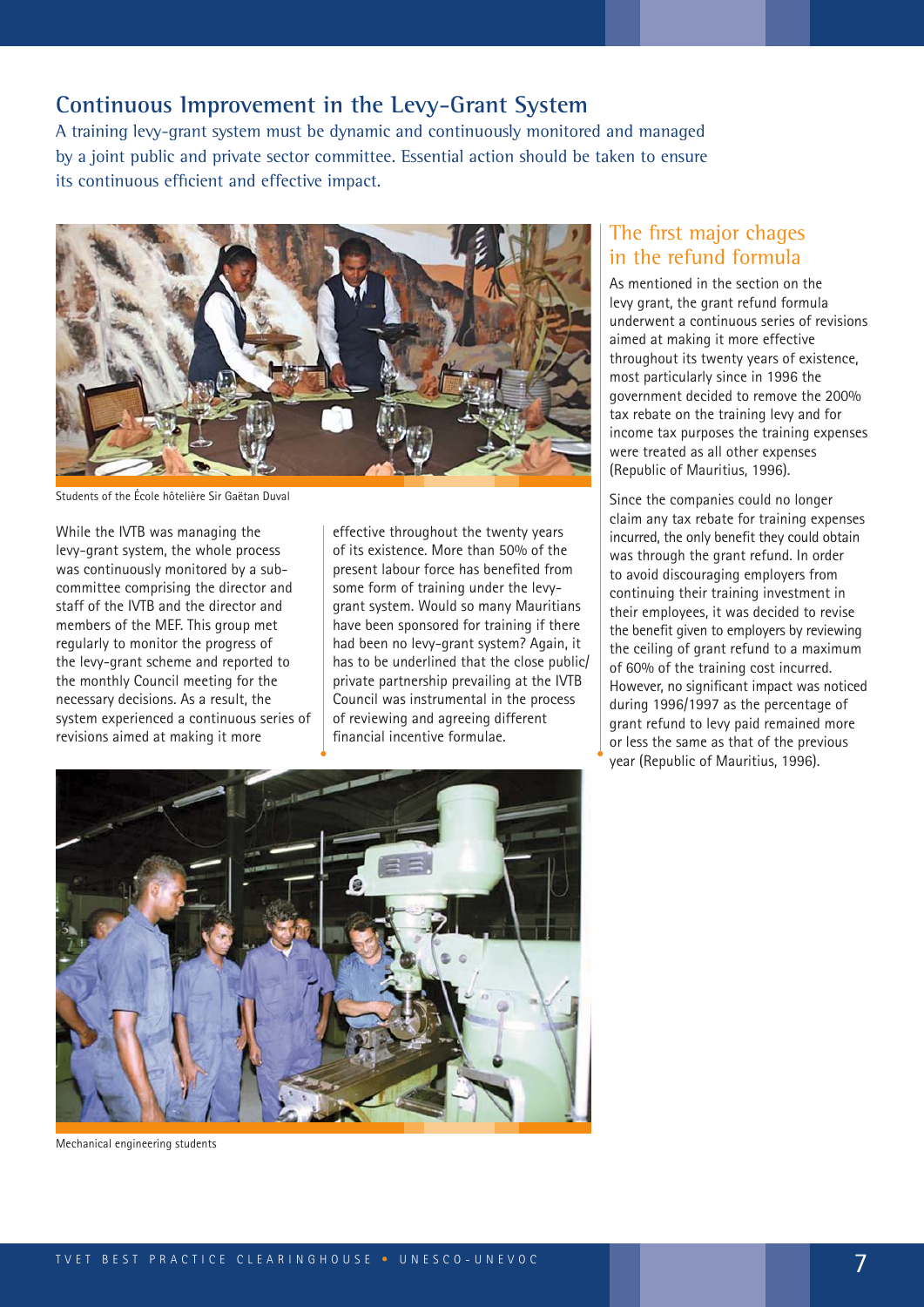

Students of the École hôtelière Sir Gaëtan Duval

#### Training voucher schemes for micro-enterprises

Micro-enterprises, on the other hand, were not receiving any advantage from the levy-grant system. For the purpose of analysis, the enterprises were classified according to the amount of levy paid to the IVTB. It was noted that only 2% of the companies paying up to Rs10,000 of levy per year were training their employees. Yet they constituted the majority of companies paying training levy and their contribution amounted to 11% of the total levy collected annually. On the contrary, the biggest companies paying over Rs500,000 of levy annually were taking full advantage of the levy-grant system. Following discussions in October 1996, it was decided to introduce training voucher schemes for micro-enterprises paying up to Rs10,000 per year. They were provided with training vouchers having a face value of Rs1,000 each for every Rs2,000 of levy paid per year. Hence, they could have up to a maximum of four vouchers annually to purchase training for their employees. But out of about 9,000 micro-enterprises, only some 200 made use of these voucher schemes and this scheme was discontinued in 2001.

### Increasing the refund ceiling and introduction of new incentives

In spite of the various training schemes, a mere 23% of the grant was refunded with respect to the levy collected in the financial year 1996/1997. The decision was taken to:

- **>** Increase the grant refund limit from 60% to 75% of training costs;
- **>** Maintain the ceiling of levy paid for training costs beyond Rs100,000.

Since there was a need for employees to study overseas or bring in resources from overseas for certain forms of specialized training, a further incentive was introduced as follows:

- **>** 50% of the airfare would be refunded up to a maximum of Rs15,000 per trainee;
- **>** The course fee would be refunded for a maximum of two weeks of study; and

**>** For foreign expertise, private registered training institutions would benefit up to 50% of the expenses, up to a ceiling of Rs100,000 per week. However, this was applicable only for scarcity areas.

This resulted in an increase in the refund to 33% in 1997/1998 (Republic of Mauritius, 1996).

### Waiving of refund ceiling to create a training culture

Bold decisions must be taken whenever required. Companies were still hesitating to invest in the training of their employees and the percentage of money refunded was still low. The decision was then taken to waive the ceiling of grant refund as of July 1997 with a view to encouraging companies that were willing to invest further in the training of their employees. The ultimate aim was to develop a learning culture in Mauritian companies. Contrary to those that were not interested at all, some companies wanted to invest more in the training of their employees but were not eligible for additional grant refund since they had exceeded the limits. The result of this policy decision was instantaneous. The number of grant refund applications increased, as well as a corresponding increase in grant refunds to 83% over two years (from Rs23.0m for 1996/1997 to Rs42.1m for 1998/1999). It was therefore decided to further extend the no-ceiling refund by a further year, i.e. to the 1999/2000 financial year (Republic of Mauritius, 1999, 2000a, 2000b).



Students of the jewellery training programme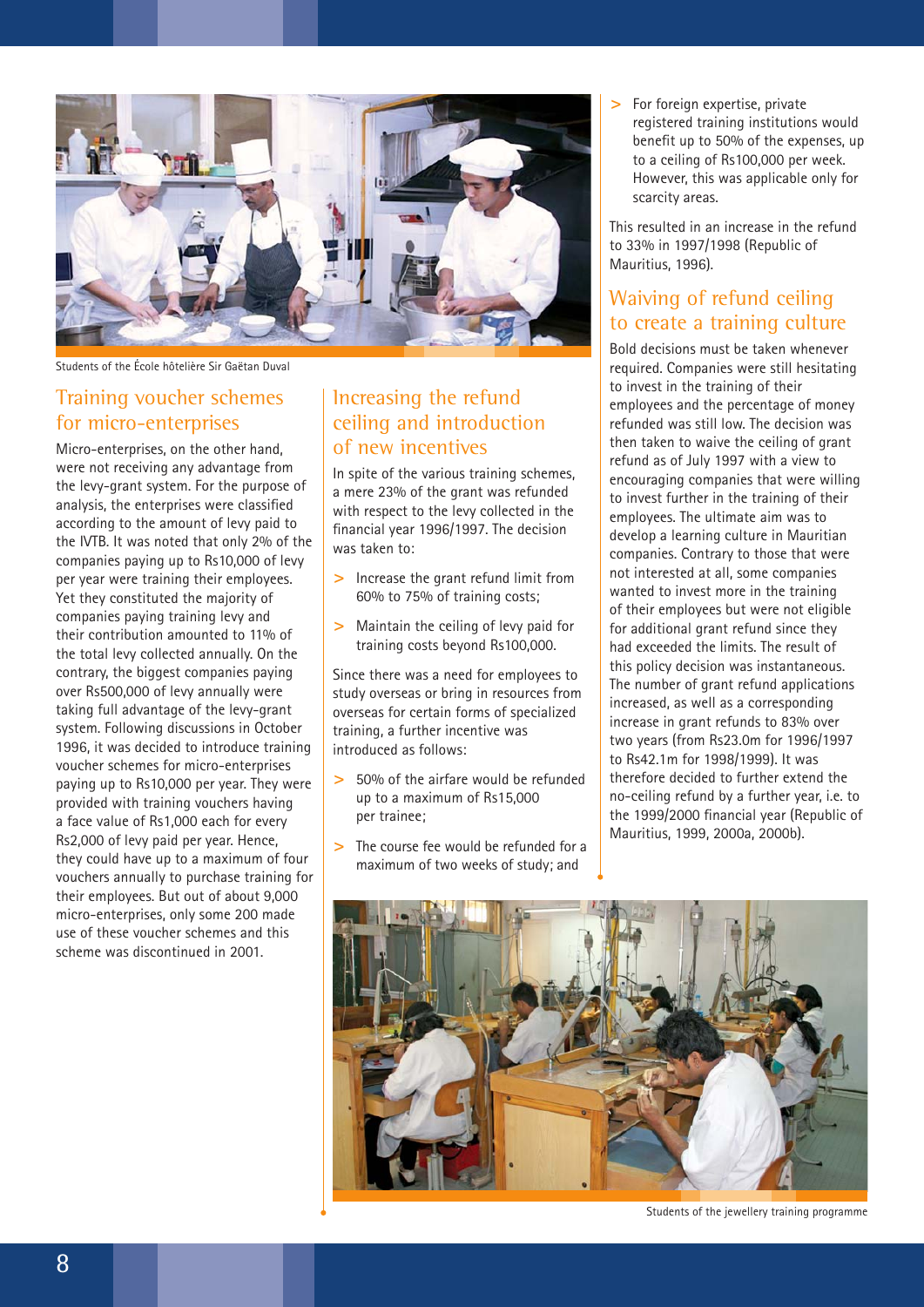#### Reinstating a ceiling for the refund

Some cases of abuse were noted as some training institutions now saw training as a lucrative business. Others wanted to treat consultancy and the sale of software as training expenses and wanted to be refunded for them. Excessive trainers' fees were claimed for certain courses and some companies were guilty of defrauding the system.

Hence, the ceiling was reinstated as from the 2001/2002 financial year and the effects were that the grant refund ratio dropped from 71.1% to 58.1% and the number of people benefitting from trainings fell by 17%. However, the fact that the ceiling was waived for some two years had acted as a catalyst to make many more employers aware of the levygrant training system and ever since this moment the number of people trained has been on the high side (Republic of Mauritius, 2001a, 2001b).

#### Strategic orientation of the levy-grant scheme

In the context of continuous improvement, the levy-grant system was again revisited in the 2002/2003 financial year and the refund was made more discriminating depending upon sectors that were advocated by the government to be more important, such as export-led sectors, hospitality and tourism, business process outsourcing (BPO), etc. The emphasis was placed on:

- **1.** Assisting companies in providing training, upgrading and re-skilling of their employees;
- **2.** Assisting companies in identifying their training needs and preparing their annual or multi-annual training plans to make training more responsive and effective (a grant of 10% up to Rs75,000 was made available to them);
- **3.** Assisting registered training centres in the modernization of their delivery systems through investment in multimedia facilities (50% of the expenses up to Rs100,000 were provided); and



Students of the school dressing and beauty care

**4.** Encouraging more employees, more specifically the middle cadres, to upgrade their qualifications by providing them with seed funding for masters degree courses (10% of the fees were payable from the levy), with a view to enhancing their management acumen (Republic of Mauritius, 2003b).

In addition, the structure of the grant refund was changed and different refund ceilings introduced, depending upon the size of the company and the type of business in which it was operating. Thus, a ceiling refund was introduced of up to ten times the levy paid in any financial year for micro-enterprises to twice the levy paid for large companies. For companies in the hotel and tourism, financial services and IT sectors and for export-oriented companies the grant refund ceiling was set at three times the levy paid by large companies. This decision was taken to make the levy-grant system more strategic in its implementation. And when Mauritius was marketed as a BPO destination in 2004, a pre-operational training incentive plan was introduced to attract companies to operate in the BPO. The plan was to allow a company that had not yet started its operations to benefit from a soft loan from the levygrant system and invest in the training of its operators to work in the BPO and to refund the loan during the next seven

years of its operation, with a oneyear moratorium. The idea was for the company to recruit potential employees, and train them in BPO and employ them at the end of the training; as such training did not then exist in Mauritius (Republic of Mauritius, 2003b).

#### The take-over by the Human Resource Development Council

In line with the evolution taking place in the Mauritian training sector, a new organization, the Human Resource Development Council (HRDC) was created in November 2003 and the management of the levy-grant system was transferred to it. A new review has been undertaken and the scheme is now being used to finance targeted trainings. Examples are major projects of the IVTB, training of social careers, including elderly care and placement of secondary students in industries, amongst others.

It must be underlined that, in spite of some weaknesses, altogether nearly 400,000 people, more than 50% of the Mauritian labour force, have today benefited from training under the levy-grant system. Suffice it to say that without the levy-grant scheme enterprise-based training would have been in dire straits.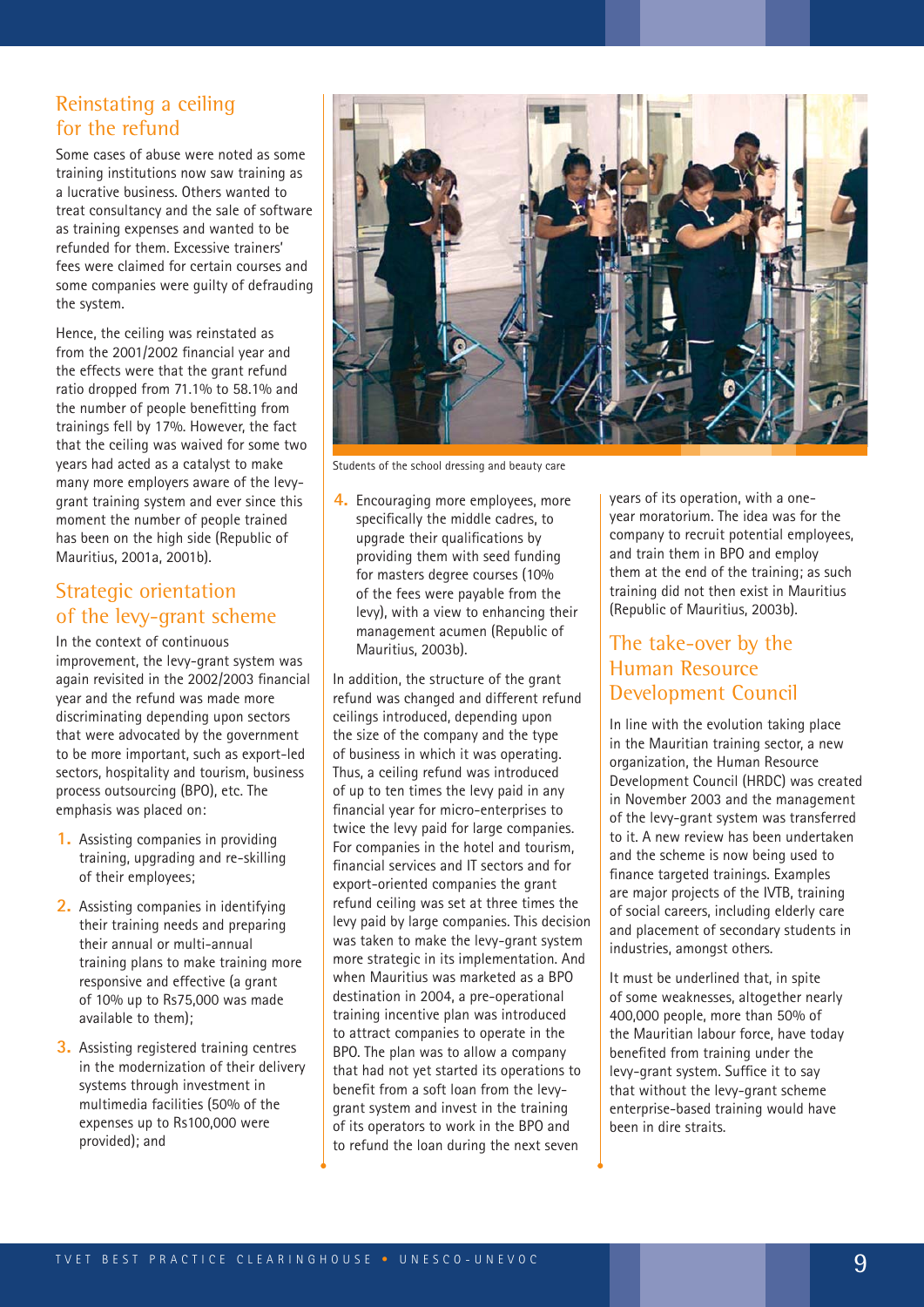#### **Lessons Learnt**

Over the last twenty years, the levy-grant system has made a crucial contribution to the training arena in Mauritius, having made it possible for more than 50% of the Mauritian labour force to benefit from some form of training. It may safely be said that the success of the Mauritian levy-grant system lies on a series of contributing factors, as follows:

- **>** If the main stakeholders are at the base of the introduction of the levy, the buying in of the employers would not pose any major problems as testified by the then chairman of the MEF in Mauritius.
- **>** The private sector should be privy to all decisions related to the utilization of the levy and contribute actively to the review of the grant system.
- **>** There should be a strong private sector base so that the amount of levy collected is sufficient to make an impact.
- **>** The levy must have a legal status ensuring that all private companies pay the levy.
- **>** The collection of the levy must be made by an existing system that has proved itself, otherwise it could cause major administrative hassles thereby making the system inefficient and ineffective.
- **>** There should be a constant monitoring of the use of the lev0,0y by a joint public/private sector committee to ensure its efficient and effective utilization, and bold decisions to review the formulae whenever necessary. For example, the decision to waive the ceiling of grant refund was a bold one.
- **>** Targeted training can be funded from the levy, e.g. financing of the small and medium enterprises.



The IVTB House, Phoenix, Mauritius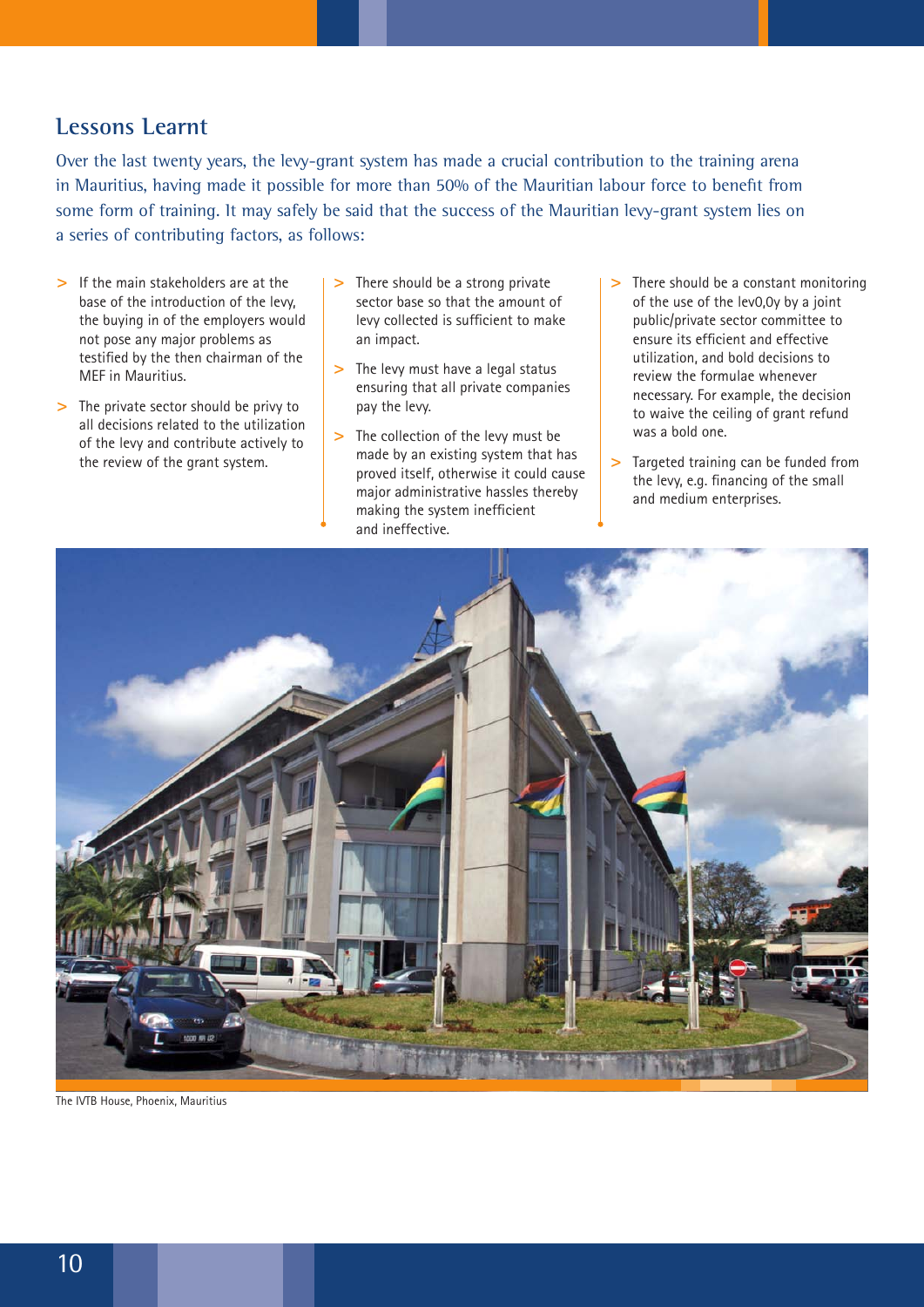### **References**

Durango, L. 2002. The financing of Technical and Vocational Education and Training (TVET): options and challenges for Sub-Saharan Africa. Oslo, Norway. (NORDIC UNEVOC Network Workshop on Training for Survival and Development in Southern Africa.)

<www.gtz.de/en/dokumente/en-pedagogy-financing-of-tvet.pdf>

Government of Mauritius (1988a). The Industrial and Vocational Training Bill (No. VI of 1988). The Official Report of the National Assembly. Port Louis: Government of Mauritius.

Government of Mauritius (1988b). The Industrial and Vocational Training Act, <sup>1988</sup>. Port Louis: Human Resources Unit, Government of Mauritius. <www.gov.mu/portal/site/tskdp-site/menuitem. fcef4b7da096446485d89f1000b521ca/>

Government of Mauritius (1989a). The Industrial and Vocational Training (Imposition of Levy) Regulations, 1989. Port Louis: Human Resources Unit, Government of Mauritius. <www.gov.mu/portal/site/tskdp-site/menuitem. fcef4b7da096446485d89f1000b521ca/>

Government of Mauritius (1989b). The Industrial and Vocational Training (Imposition of Levy) Amendment Regulations, 1989. Port Louis: Human Resources Unit, Government of Mauritius. <www.gov.mu/portal/site/tskdp-site/menuitem. fcef4b7da096446485d89f1000b521ca/>

Government of Mauritius (1990). The Industrial and Vocational Training Regulations 1990 (Registration of Training Institutions). Port Louis: Human Resources Unit, Government of Mauritius. <www.gov.mu/portal/site/tskdp-site/menuitem. fcef4b7da096446485d89f1000b521ca/>

Government of Mauritius (1991a). The Industrial and Vocational Training (Amendment) Act 1991. Port Louis: Human Resources Unit, Government of Mauritius. <www.gov.mu/portal/site/tskdp-site/menuitem. fcef4b7da096446485d89f1000b521ca/>

Government of Mauritius (1991b). The Industrial and Vocational Training (Imposition of Levy) Amendment Regulations, 1991. Port Louis: Human Resources Unit, Government of Mauritius. <www.gov.mu/portal/site/tskdp-site/menuitem. fcef4b7da096446485d89f1000b521ca/>

Republic of Mauritius (1996). The Industrial and Vocational Training (Amendment of Schedule) Regulations, 1996. Human Resources Unit, Government of Mauritius. <www.gov.mu/portal/site/tskdp-site/menuitem.

fcef4b7da096446485d89f1000b521ca/>

Republic of Mauritius (1999). The Industrial and Vocational Training (Amendment of Schedule) Regulations January, 1999. Human Resources Unit, Government of Mauritius. <www.gov.mu/portal/site/tskdp-site/menuitem. fcef4b7da096446485d89f1000b521ca/>

Republic of Mauritius (2000a). The Industrial and Vocational Training (Amendment of Schedule) Regulations, 2000. Port Louis: Human Resources Unit, Government of Mauritius. <www.gov.mu/portal/site/tskdp-site/menuitem. fcef4b7da096446485d89f1000b521ca/>

Republic of Mauritius (2000b). The Industrial and Vocational Training (Imposition of Levy) (Amendment) Regulations, 2000. Port Louis: Human Resources Unit, Government of Mauritius. <www.gov.mu/portal/site/tskdp-site/menuitem. fcef4b7da096446485d89f1000b521ca/>

Republic of Mauritius (2001a). The Industrial and Vocational Training (Imposition of Levy) (Amendment) Regulations, 2001. Port Louis: Human Resources Unit, Government of Mauritius. <www.gov.mu/portal/site/tskdp-site/menuitem. fcef4b7da096446485d89f1000b521ca/>

Republic of Mauritius (2001b). The Industrial and Vocational Training (Imposition of Levy) (Amendment) Regulations, 2001. Port Louis: Human Resources Unit, Government of Mauritius. <www.gov.mu/portal/site/tskdp-site/menuitem. fcef4b7da096446485d89f1000b521ca/>

Republic of Mauritius (2003a). HRDC Act 2003. Port Louis: Human Resources Unit, Government of Mauritius. <www.gov.mu/portal/site/tskdp-site/menuitem. fcef4b7da096446485d89f1000b521ca/>

Republic of Mauritius (2003b). Pre-operational training incentives. [Cabinet Decisions taken on 14 November 2003.] <www.gov.mu/portal/site/?content\_id=4a65534d7bff7010VgnVCM100000ca6a1 2acRCRD>

United Nations Educational, Scientific and Cultural Organization—UNESCO (2001). Revised recommendation concerning technical and vocational education. Paris: UNESCO. (General Conference of UNESCO, 31<sup>st</sup> Session.) <portal.unesco.org/en/ev.php-URL\_ID=13145&URL\_DO=DO\_TOPIC&URL\_ SECTION=201.html>

UNESCO Institute for Statistics—UIS; Organisation for Economic Co-operation Developemnt—OECD (2002). Financing education–investments and returns: analysis of the world education indicators. Paris: OECD. (OECD/UNESCO World Indicators (WEI) Programme.) <www.uis.unesco.org/TEMPLATE/pdf/wei/WEI\_ExecSummary\_Eng.pdf>

Verspoor, A.; Bergman, J. (2008). At the crossroads: challenges for secondary education in Africa. Washington, DC: The World Bank.

<siteresources.worldbank.org/INTAFRREGTOPSEIA/Resources/SEIA\_Synthesis\_ Report\_feb\_08.pdf>